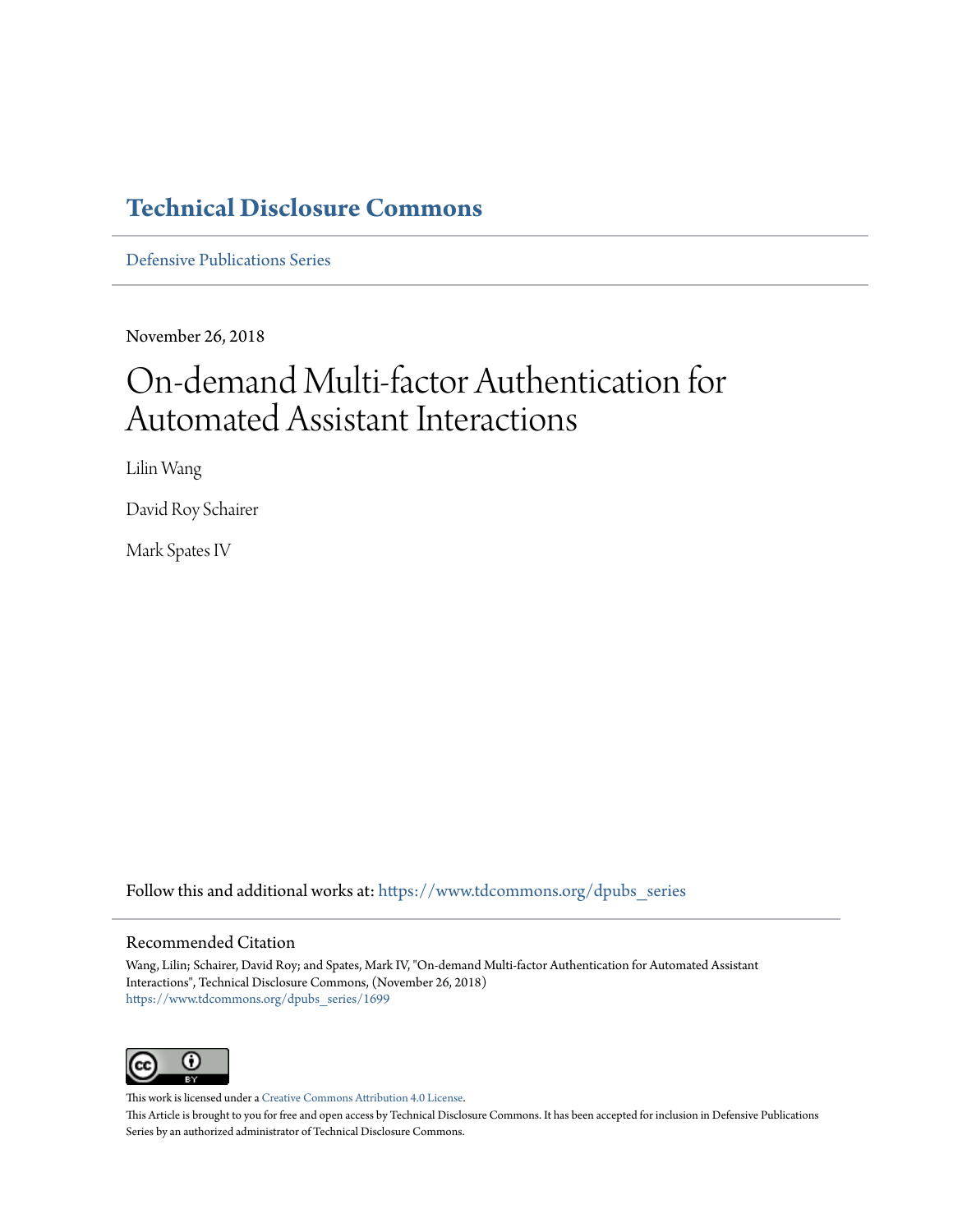## **On-demand Multi-factor Authentication for Automated Assistant Interactions**  Abstract

Techniques set forth herein are related to on-demand dynamic requests for multi-factor authentication ("MFA") challenges, such as two factor authentication ("2FA") challenges. The MFA challenges can be selectively provided to a user in response to an interaction of the user with an automated assistant. In some instances, an MFA challenge is selectively provided by an automated assistant in response to a user interaction, with the automated assistant, that is an attempt to control a smart device of a third party, an attempt to transact with a third party, or other attempted interaction with a third party. In some of those instances, the automated assistant submits a corresponding request to a third party computer system of the third party, and the third party computer system dictates whether the MFA challenge is to be provided. For example, the third party computer system can either implement the corresponding request without requesting MFA, or can respond to the corresponding request with a request for the automated assistant to provide a MFA challenge (in which case the corresponding request will not be implemented unless an appropriate response to the MFA challenge is received).

#### Description

Multi-factor authentication ("MFA") is a technique to reliably confirm a user's identity by combining multiple factors. For example, two-factor authentication ("2FA") can combine: something the user has and something the user knows. An example of 2FA is withdrawing money from an automatic teller machine, where the user has a bank card (something the user has) and the user enters a PIN (something the user knows).

Currently, MFA requests in the automated assistant context either always happen or never happen. For example, MFA requests can always occur for certain third parties and/or for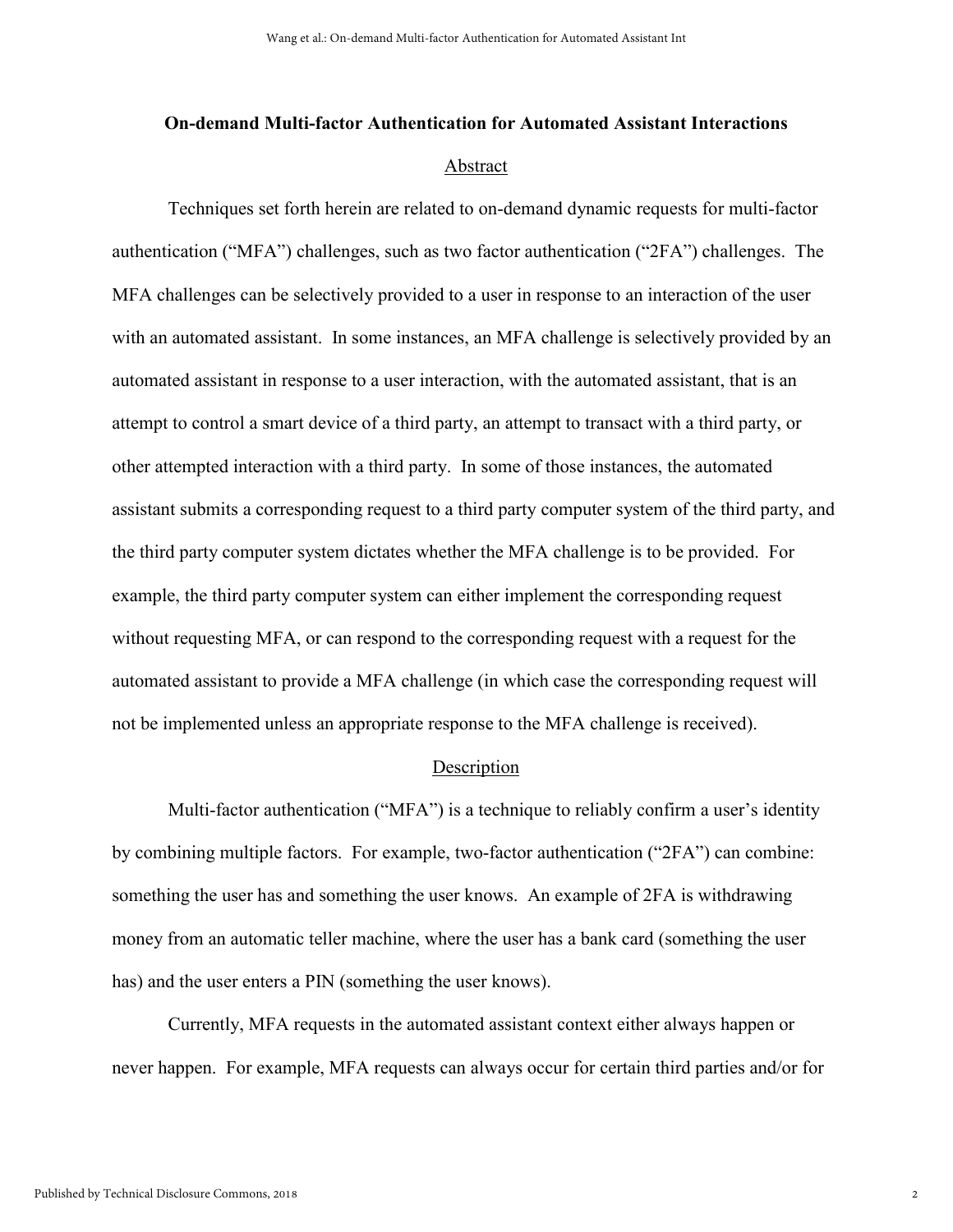certain types of automated assistant interactions. There is currently no mechanism for an automated assistant and/or a third party (to which an automated assistant request is directed) to dynamically decide on-demand whether an MFA request should be provided in response to a user interaction with an automated assistant.

Accordingly, techniques described herein enable on-demand dynamic determination of when to request MFA in response to a user interaction with an automated assistant. Some techniques can be utilized to dynamically request MFA in association with user requests to control smart devices, such as Internet of Things ("IoT") devices. As mentioned above, various techniques can enable a third party computer system associated with a smart device, such as a smart lock, to determine whether or not to request MFA challenges be provided by the automated assistant. In some instances, the third party computer system can decide whether or not to request MFA based on one or more contextual signals, such as signals that may be available to the third party computer system, but unavailable to the automated assistant. For example, a user, while standing next to his/her smart lock, can request that the smart lock be unlocked via providing a spoken request to the automated assistant (*e.g.*, a spoken utterance of "unlock the front door"). The user can be carrying a third party provided token that can be detected by the smart lock (but not the automated assistant), and the smart lock can transmit, to a third party computer system associated with the smart lock, an indication that the token is detected by the smart lock. In such an example, the automated assistant can transmit a command to the third party computer system requesting the smart lock be unlocked, and the third party system can unlock the smart lock without requesting MFA. The third party system can unlock the smart lock without requesting MFA based at least in part on the third party system receiving the indication that the token is detected. Alternatively, if the token and/or other signals are not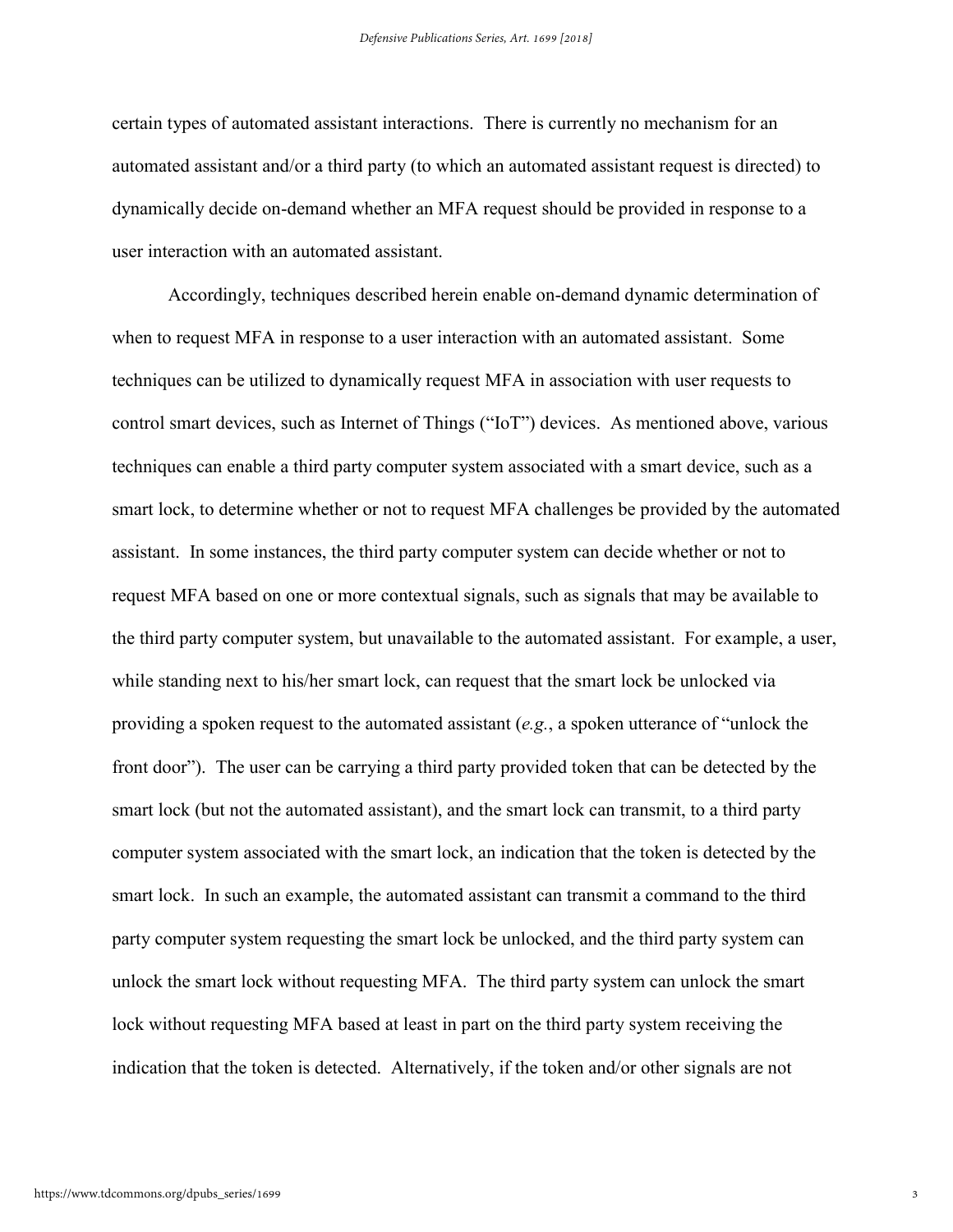detected by the third party system, it can instead send a request that the automated assistant provide a MFA challenge. The automated assistant can provide the MFA challenge and receive user input in response (*e.g.*, spoken input, typed input, biometric input). The automated assistant itself can determine whether the user input satisfies the MFA challenge, or can provide the user input (or a conversion thereof) to the third party, which can determine whether the user input satisfies the MFA challenge. When the challenge is successful (as indicated by the automated assistant or as determined by the third party), the third party can then unlock the smart lock.

In some instances, a smart device can itself make on-demand MFA requests directly to the automated assistant. For example, a smart device itself can decide if it is going to send a request for MFA to an automated assistant, to thereby cause the automated assistant to perform MFA via an automated assistant interface. For instance, in response to a user request to unlock a smart lock, the smart device itself can decide if it will require the user to input a numerical code (*e.g.*, verbally and/or through touch input via an assistant interface) to unlock the lock based on the current situation instead of always requiring the user to input the numerical code. In some instances, the smart lock can decide to not require MFA when the smart lock detects certain conditions, such as a recognized phone of the homeowner being within a certain distance of the smart lock. Alternatively, when the smart lock decides MFA is required, it can send a request to the automated assistant that specifies an MFA challenge should be provided, and specifies that the MFA challenge should be a request for user input of a numerical code to unlock the door. The smart lock can unlock the door when it receives a response from the automated assistant that includes the numerical code (that the smart lock determines is correct), or that indicates the user has correctly provided the numerical code (as determined by the automated assistant).

In some instances, techniques described herein can additionally or alternatively facilitate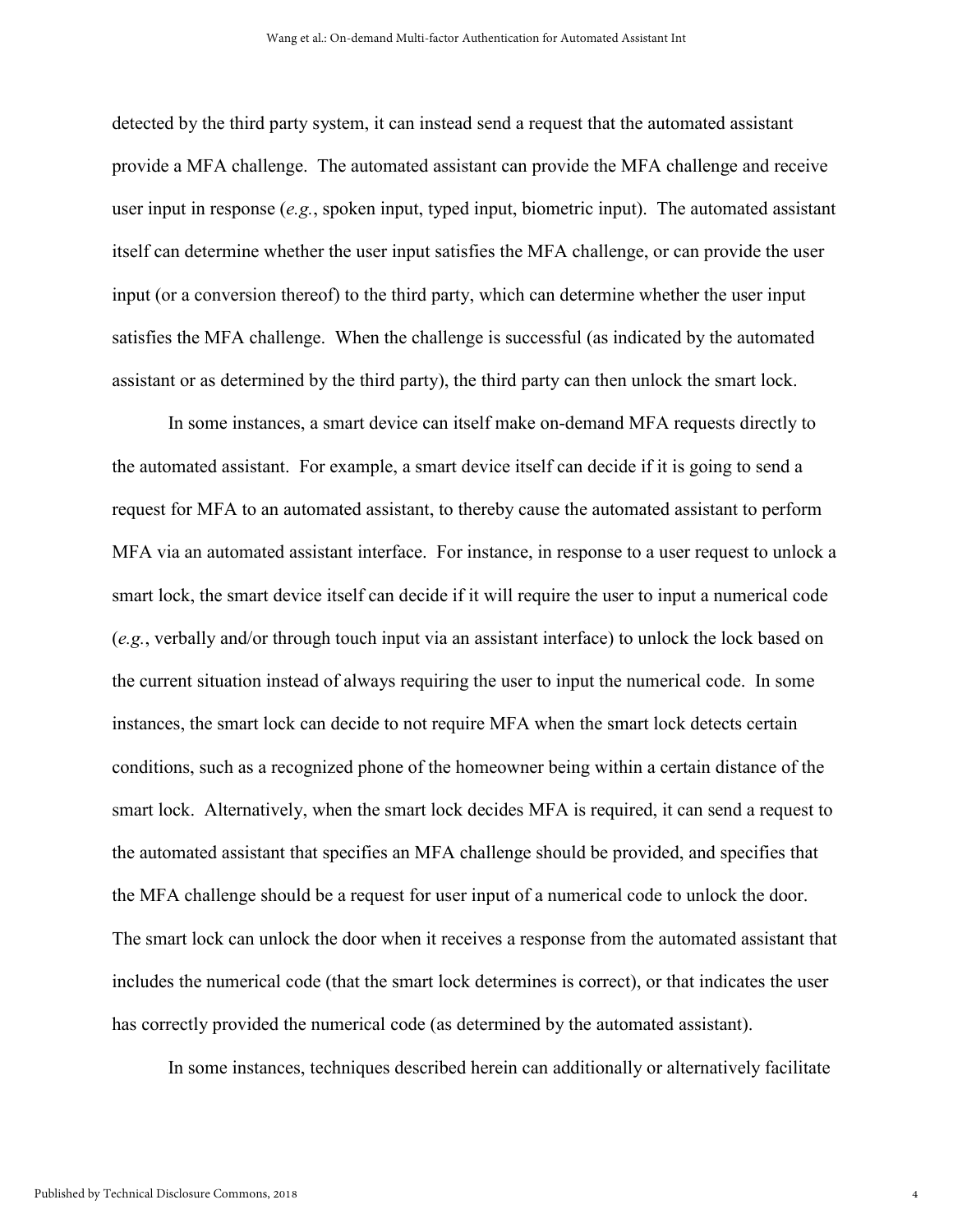automated assistant interactions associated with third party provided services. For example, a user can request an automated assistant order a pizza from "Hypothetical Pizza Restaurant". The automated assistant can provide a corresponding agent request to a third party agent (*e.g.*, software operating on a third party computer system) that is associated with "Hypothetical Pizza Restaurant". The third party agent can on demand decide whether or not to request MFA in response to the corresponding agent request. If the third party agent associated with "Hypothetical Pizza Restaurant" determines MFA is required, the third party agent can send a request to the automated assistant for the user to provide (verbally and/or textually), for example, the last four digits of the credit card associated with the user's account and/or other multi-factor authentication input. Once the third party agent receives the last four digits of the credit card, it can process the payment and complete the pizza order.

Various instances of MFA described herein occur in response to a user engaging with interactive software applications that are referred to herein as "automated assistants", and that can also be referred to as "chat bots", "interactive personal assistants," "intelligent personal assistants", "personal voice assistants", etc. Users can provide commands, queries, and/or requests to automated assistants using natural spoken language input which may in some cases be converted into text and then processed, and/or by providing textual natural language input. Further, the automated assistants respond to a request from a user by providing an appropriate response and/or performing a particular task (*e.g.*, controlling an appropriate IoT device, initiating a transaction). In responding to requests, automated assistants can interface with various agents and/or smart devices, such as third party agents and/or smart devices.

Smart devices, as referred to herein, include various IoT devices. An IoT device can include one or more of: electronics, software, sensors, actuators, etc. These devices can connect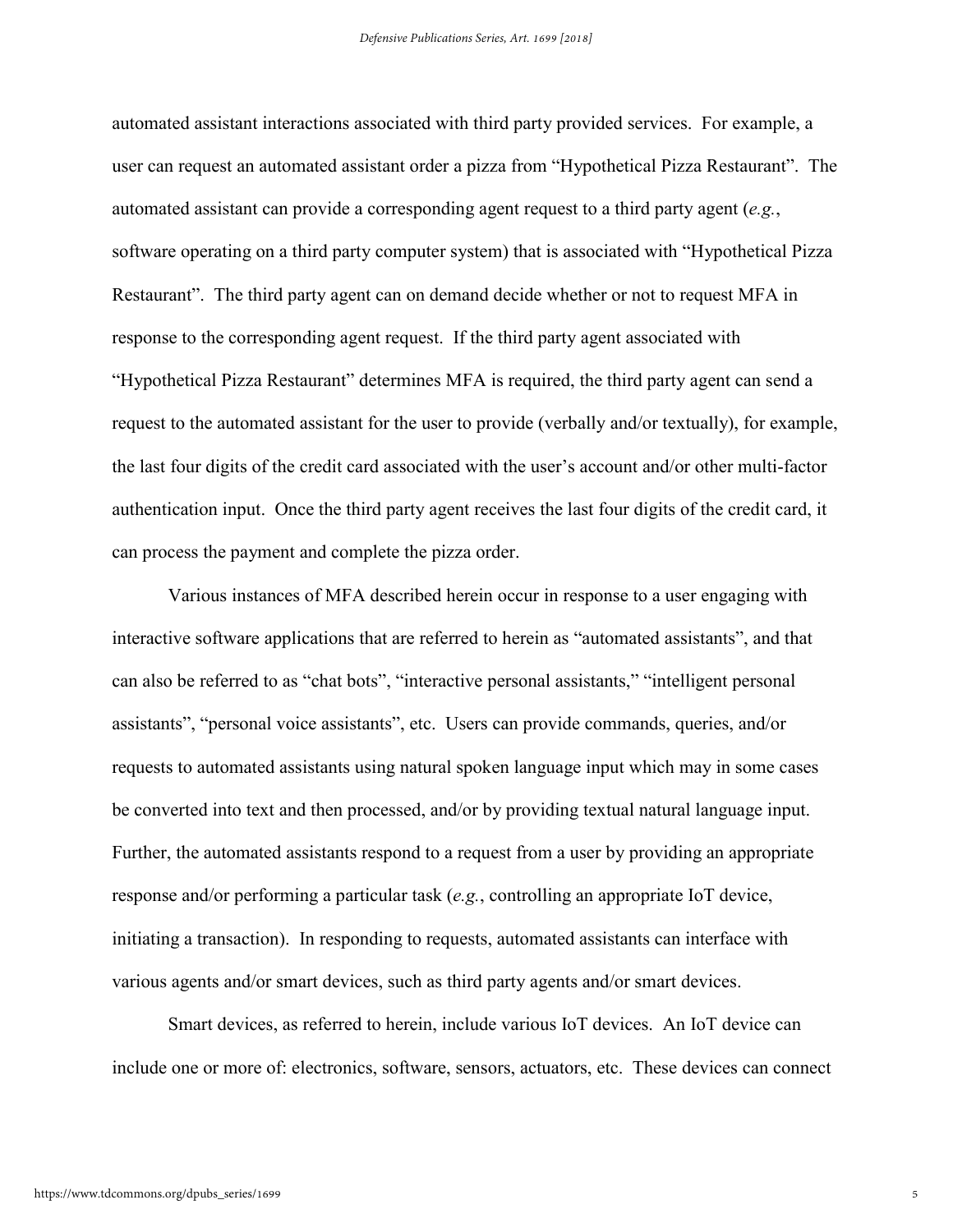over a network to exchange information, and each device can be uniquely identifiable and operate within an existing network infrastructure. For example, an automated assistant can remotely control a variety of IoT devices including smart: thermostats, light bulbs, keyless door locks, doorbells, security cameras, electrical outlets, light switches, smoke detectors, flood sensors, vacuums, washers, dryers, window shades, dishwashers, security systems, fans, TV, etc.

In some instances, automated assistants can directly control a device. In other instances, third party agents (also referred to as "third party computer systems") can facilitate interactions between an automated assistant and a user, including controlling a device and/or providing a service to the user. Third party agents can be hosted on server(s) that are separate from those controlling the automated assistant and can control a variety of tasks including: turning on a smart light, unlocking a smart door lock, ordering a pizza, ordering a ridesharing vehicle, etc.

In view of these and/or other considerations, techniques described herein allow dynamic control of MFA challenges when communicating with an automated assistant. In some instances, MFA challenge requests transmitted to an automated assistant can include a request for a variety of information including: voice fingerprinting, facial identification, fingerprint recognition, eye iris recognition, typing pattern biometrics recognition, possession of a password (e.g. a four digit PIN), possession of a physical token within proximity of the automated assistant, possession of a software token, etc. In some instances, the device itself and/or the third party agent determines what kind of MFA challenge should be provided.

In some instances, a device itself can dynamically decide to make or not make a MFA request to an automated assistant in response to receiving a command from an automated assistant. For example, a smart thermostat can use MFA to limit access to the thermostat controls. Through the user interface on the smart thermostat, a user can set up password to grant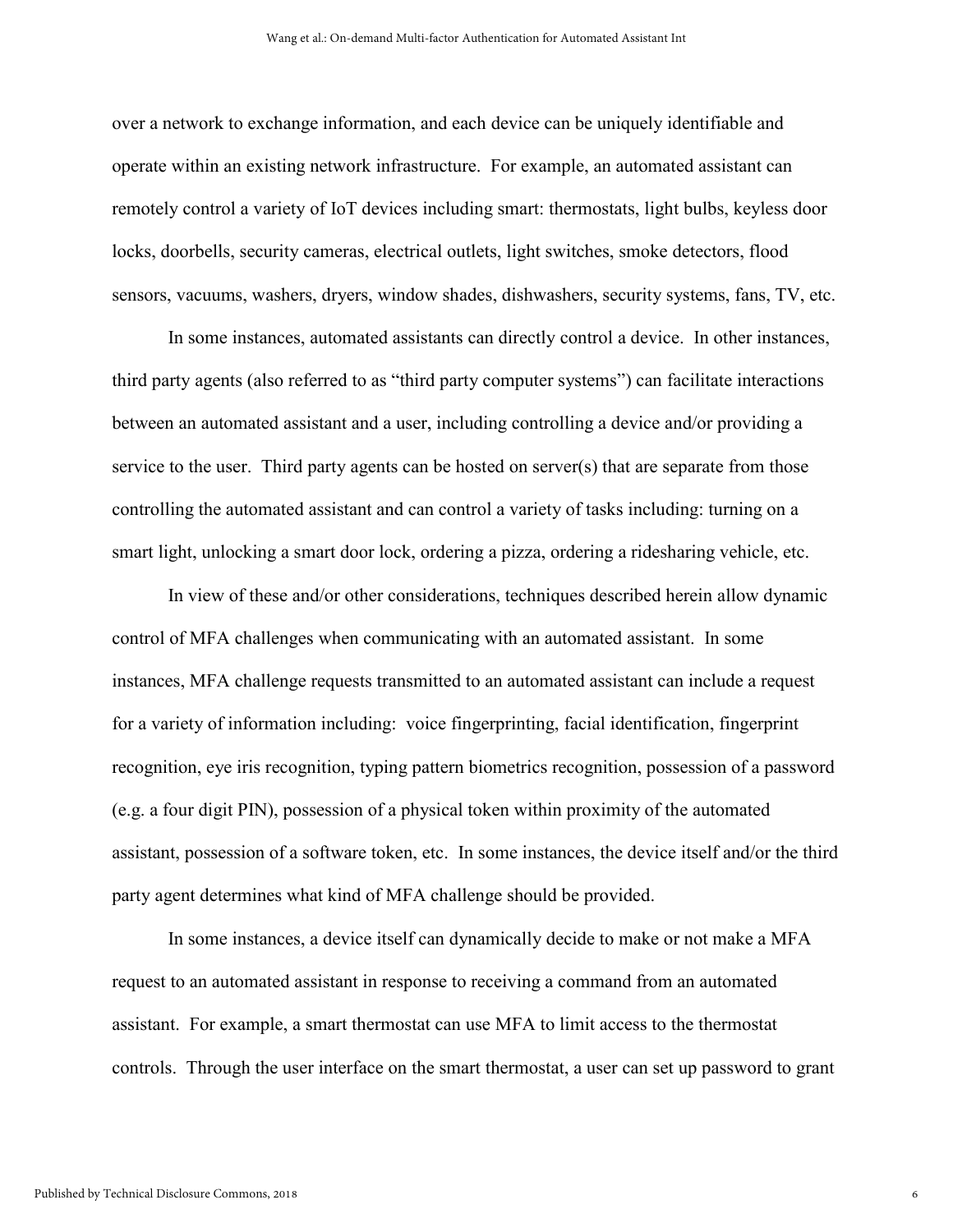access to thermostat settings. In some instances, the user can give the automated assistant a verbal command to change the temperature on the thermostat. The thermostat can decide the owner of the device is giving the verbal command to change the temperature through voice fingerprinting-based authentication provided by the automated assistant and decide to not request MFA from the automated assistant. Alternatively, the thermostat can decide to that MFA is required, and send the automated assistant a request that the user needs to verbally speak the password to the automated assistant. When the thermostat receives confirmation from the automated assistant that the user has spoken the correct password, the thermostat can complete the user request to change the temperature.

In some instances, a third party agent associated with a device can dynamically decide to make or not make a MFA request to an automated assistant. For example, a third party agent can control a group of four smart lights within a kitchen. The smart lights can have customizable settings where all four lights automatically turn on at 6:00 am, all four dim to 75% at 7:30 pm, three of the lights turn off at 10:00, and the last remaining light turns off at midnight. If a user is having a party and wants to keep all four lights at 100% after 7:30 pm, the user can provide a verbal command to the automated assistant to change the light settings for all four lights in the kitchen.

The third party agent can decide if MFA is necessary for this command utilizing one or more automated assistant provided signals and/or signals that are directly determined by the third party agent. If the third party agent decides MFA is unnecessary, the third party agent can immediately change the lighting settings consistent with the verbal command. Alternatively, the third party agent can determine MFA is necessary to change the lighting settings, and the third party agent can send a request asking the automated assistant to prompt the user for a passphrase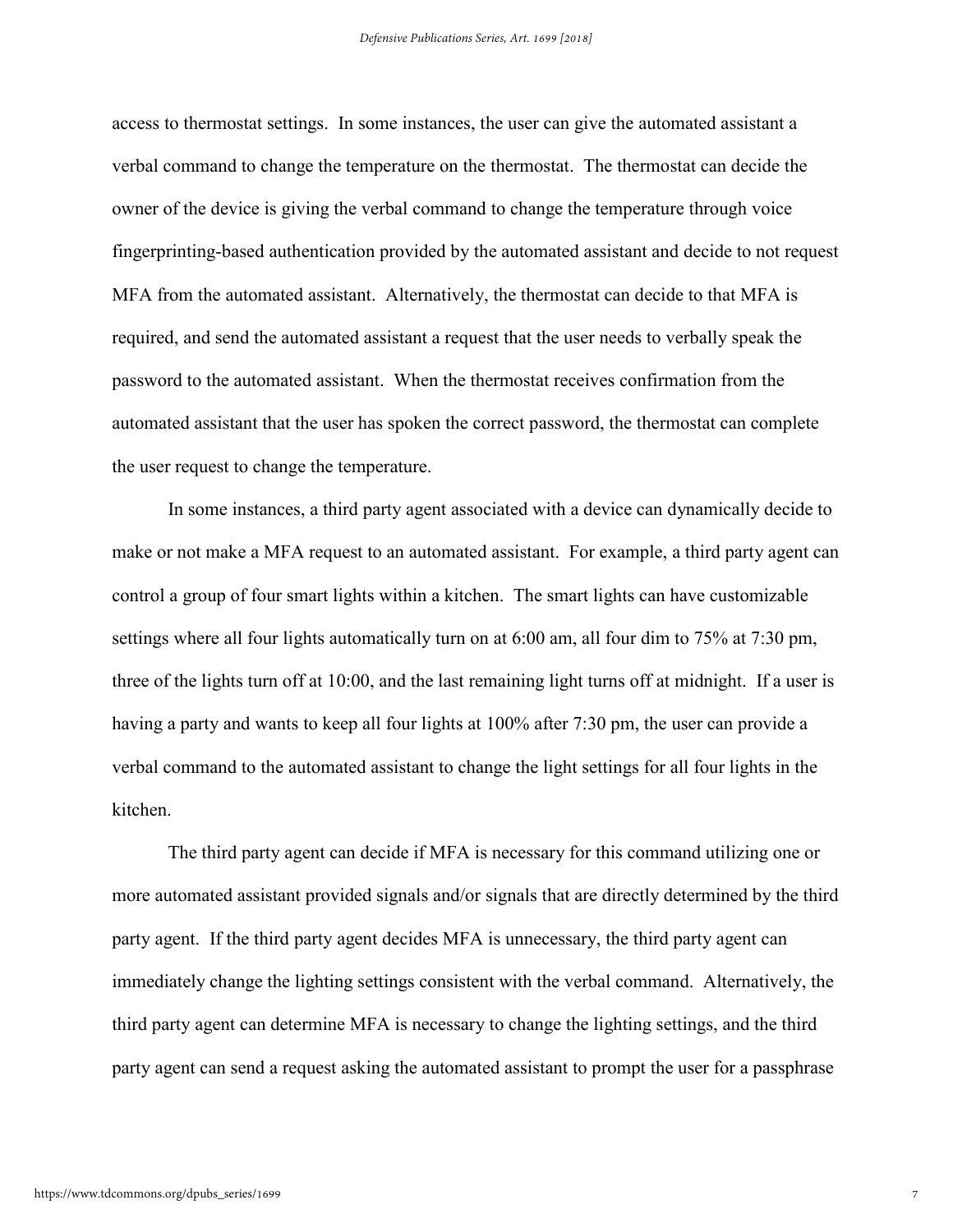and/or other information. The third party agent can change the lighting settings once it receives confirmation, from the automated assistant, that the user has provide the correct information.

In some instances, the user can accidentally speak the incorrect passphrase and the automated assistant can prompt the user for the passphrase again. If the user speaks the correct passphrase, the automated assistant can transmit conformation of the correct passphrase to the third party agent and the third party agent can complete the user request to change the light setting. In some instances, a maximum number of prompts for correct MFA challenge information can be set by either an automated assistant, a device, and/or a third party agent.

In some instances, a third party agent associated with a service can dynamically decide to make or not make a MFA request to an automated assistant. For example, a third party agent can order a ride for a user from Hypothetical Ridesharing Company. The user can provide the automated assistant a request to order a ride from Hypothetical Ridesharing Company to hypothetical destination. The automated assistant can transmit the rideshare request to the third party agent associated with Hypothetical Ridesharing Company along with other relevant information, such as the hypothetical destination and a current location of the user. If the third party agent determines MFA is required, it can send a request to the automated assistant for the user to verbally confirm the last four digits of the credit card number associated with the Hypothetical Ridesharing Company account. The third party agent can complete the ridesharing request and order a ridesharing vehicle once it receives, via the automated assistant, an indication of the four digits provided by the user, and confirms the provided four digits conform to the last four digits of the credit card associated with the account. In such an example, the automated assistant facilitates the MFA, but the third party agent performs the MFA based on information gathered via the automated assistant. In other situations, such as other examples described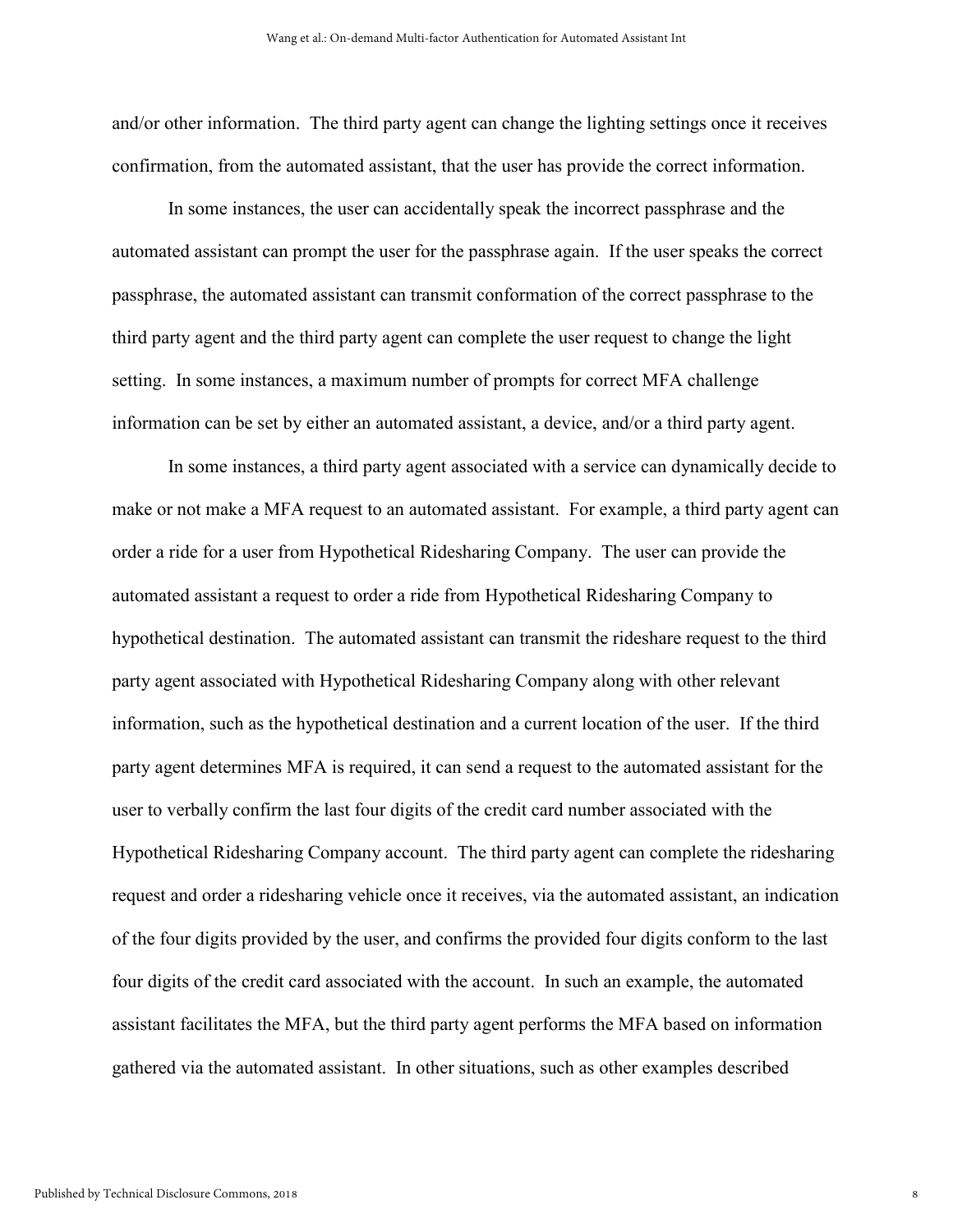herein, the automated assistant itself performs the MFA, and provides, to the third party agent, an indication of whether the MFA is successful.

FIG. 1 below illustrates a system diagram 100 that includes an example of one or more client devices 102. Client device 102 can include, for example, a display device, a desktop computer, a laptop computer, a tablet computer, a mobile phone, a computing device in a vehicle of the user, and/or a wearable device that includes a computing device (e.g. a watch with an integrated computing device, a virtual or augmented reality computing device, etc.). Client device 102 may execute a respective instance of an automated assistant client 108, and in some instances a user can engage with an automated assistant client 108 executing on client device 102. In some instances, an instance of an automated assistant client 108, by interacting with one or more cloud-based automated assistant components 116 via one or more local and/or wide area networks, indicated generally as 114, may form what appears to be from the user's perspective, a logical instance of an automated assistant 112. One such instance of an automated assistant 112 is depicted in FIG. 1 by a dashed line.

In some instances, automated assistant 112 can connect to one or more peripheral devices 104 (e.g. IoT devices, smart devices, etc.) via network 114 to facilitate transactions between a user and device 104. In other instances, automated assistant 112 can use the third party agent 106 to facilitate transactions between the user and device 104.

In some instances device 104 and/or third party agent 106 can dynamically decide when to make MFA requests with automated assistant 112. In other words, client device 104 and/or third party agent 106 can sometimes request MFA from automated assistant 112 but do not always have to request MFA from automated assistant 112. The decision of when to request MFA is up to device 104 and/or third party agent 106.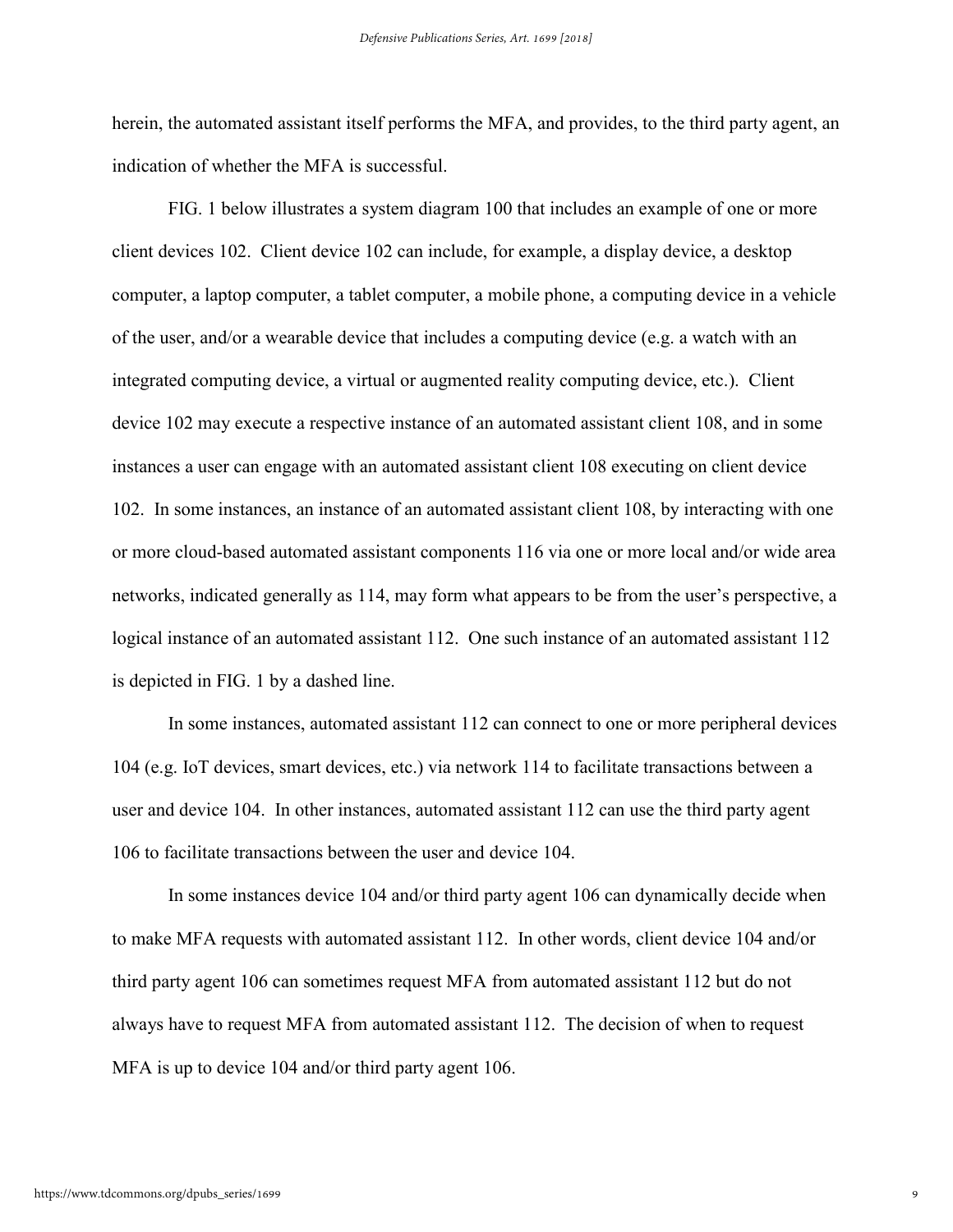In some instances, automated assistant 112 may engage in a dialog session with one or more users via user interface and output devices of client device 102. In some instances, the user interface input is explicitly directed to automated assistant 112. For example, a user may speak a predetermined invocation phrase, such as "OK, Assistant", or "Hey, Assistant" to cause automated assistant 112 to begin actively listening. In some instances, a third party agent may decide to request MFA and request automated assistant 112 to prompt a user to speak a passphrase, type a pin (*e.g.*, via touchscreen), and/or perform other authentication before the third party agent will complete a user's command.

In some instances, each automated assistant client 108 may include a corresponding speech/capture/text-to-speech("TTS")/speech-to-text('STT") module 110. In other instances, one or more aspects of speech capture/TTS/STT module 110 may be implemented separately from the automated assistant client 108. In some instances, each speech capture/TTS/STT module 110 may be configured to perform one or more functions: capture a user's speech, e.g., via a microphone; convert that captured audio to text (and/or to other representations or embeddings); and/or convert text to speech. In other instances, speech input may be sent to cloud-based automated assistant components 116, which may include cloud-based TTS module 118 and cloud based STT module 120. Automated assistant client 108 can additionally or alternatively leverage non-speech based input modalities for interacting with the automated assistant 112. For example, a user can interact with a virtual keyboard on a touchscreen of the client device 102 to provide typed input to the automated assistant client 108, can interact with graphical interfaces (*e.g.*, interface element(s) for controlling a smart lock, smart lights, etc.) that are rendered on a touch screen, etc.

In some instances, cloud-based STT module 120 can leverage the virtually limitless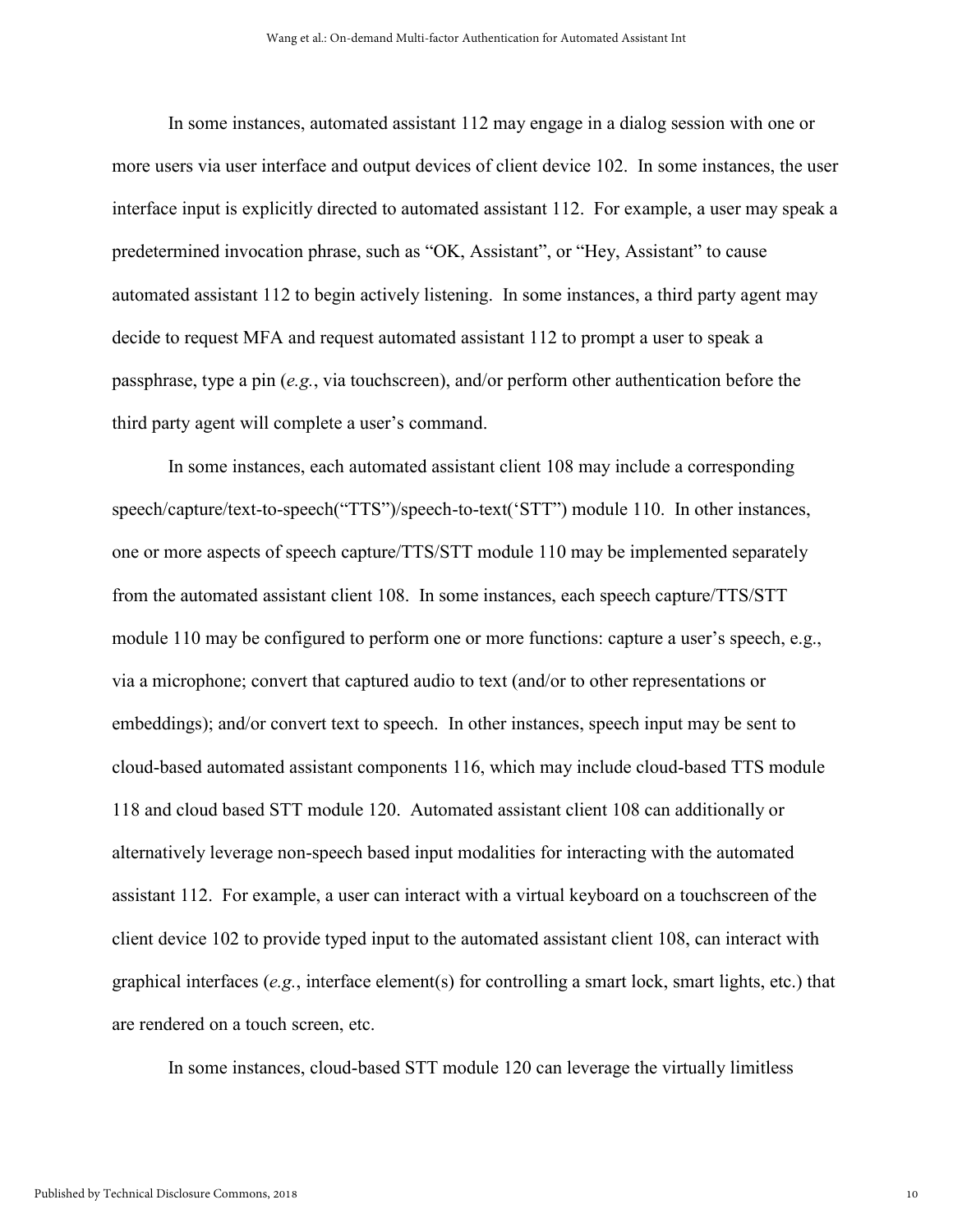resources of the cloud to convert audio data captured by speech capture/TTS/STT module 110 into text (which may then be provided to natural language processor 122). Cloud-based TTS module 118 may be configured to leverage the virtually limitless resources of the cloud to convert textual data (e.g., natural language responses formulated by automated assistant 112) into computer-generated speech output.

In some instances, natural language processor 122 of automated assistant 112 processes natural language input generated by users via client device 102 and may generate annotated output for use by one or more components of automated assistant 112. In some instances, device 104 and/or third party agent 106 may receive output from natural language processor 122 via automated assistant 112 in determining if MFA is required, and can receive additional output if device 104 and/or third party agent 106 determines MFA is required. For example, a third party agent 106 can receive the output of user commands processed by the natural language processor 112 and use this information in determining what command has been requested by the user as well as determining if MFA is required in the particular situation. In some instances, if third party agent 106 determines MFA is required and the third party agent 106 determines it wants a spoken response from the user as the authentication challenge, natural language processor 122 can process the natural language input generated by the user and the output corresponding to the spoken response request from the third party agent 106 can be sent to the third party agent 106 by the automated assistant 112. In some instances, in response to user interaction with a graphical element (displayed on a touchscreen of client device 102) to control a smart device, the automated assistant 112 can provide a third party 106 with a corresponding command, and the third party agent 106 can determine whether MFA is required for performance of the corresponding command in the particular situation.